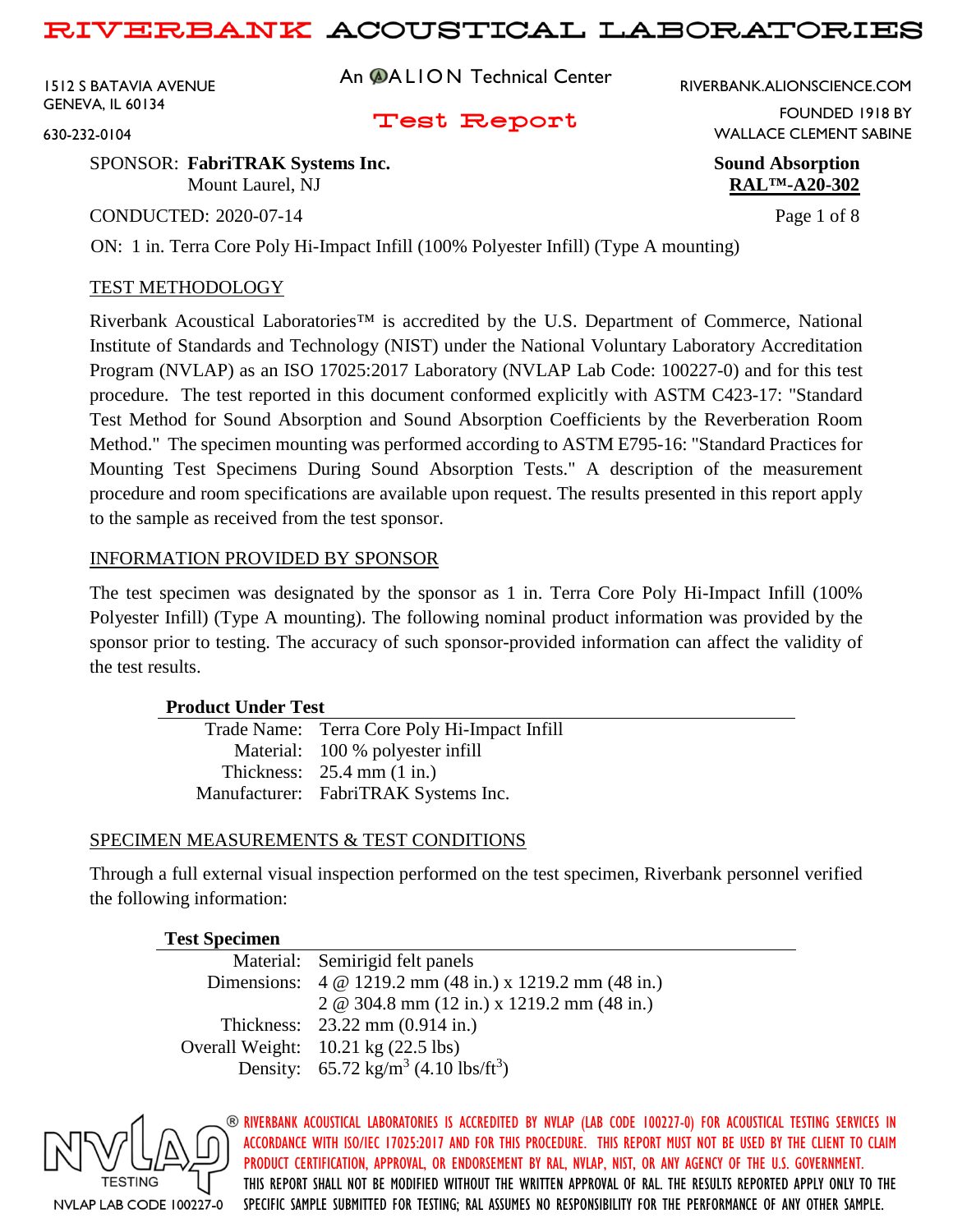1512 S BATAVIA AVENUE GENEVA, IL 60134 630-232-0104

An **@ALION** Technical Center

RIVERBANK.ALIONSCIENCE.COM

## Test Report

WALLACE CLEMENT SABINE

**FabriTRAK Systems Inc. RAL™-A20-302** 2020-07-14 Page 2 of 8

FOUNDED 1918 BY

### **Overall Specimen Properties**

| Size: $2.74 \text{ m}$ (108.0 in) wide by 2.44 m (96.0 in) long   |
|-------------------------------------------------------------------|
| Thickness: $0.02 \text{ m} (0.914 \text{ in})$                    |
| Weight: $10.21 \text{ kg} (22.5 \text{ lbs})$                     |
| Mass per Unit Area: $1.53 \text{ kg/m}^2 (0.31 \text{ lbs/ft}^2)$ |
| Calculation Area: $6.689$ m <sup>2</sup> (72 ft <sup>2</sup> )    |
|                                                                   |

### **Test Environment**

| Room Volume: $291.98 \text{ m}^3$ |                                                                                        |
|-----------------------------------|----------------------------------------------------------------------------------------|
|                                   | Temperature: 22.6 °C $\pm$ 0.1 °C (Requirement: $\geq$ 10 °C and $\leq$ 5 °C change)   |
|                                   | Relative Humidity: 58.6 % $\pm$ 0.0 % (Requirement: $\geq$ 40 % and $\leq$ 5 % change) |
|                                   | Barometric Pressure: 98.7 kPa (Requirement not defined)                                |

#### MOUNTING METHOD

Type A Mounting: The test specimen was laid directly against the test surface. Perimeter edges were sealed with metal framing.

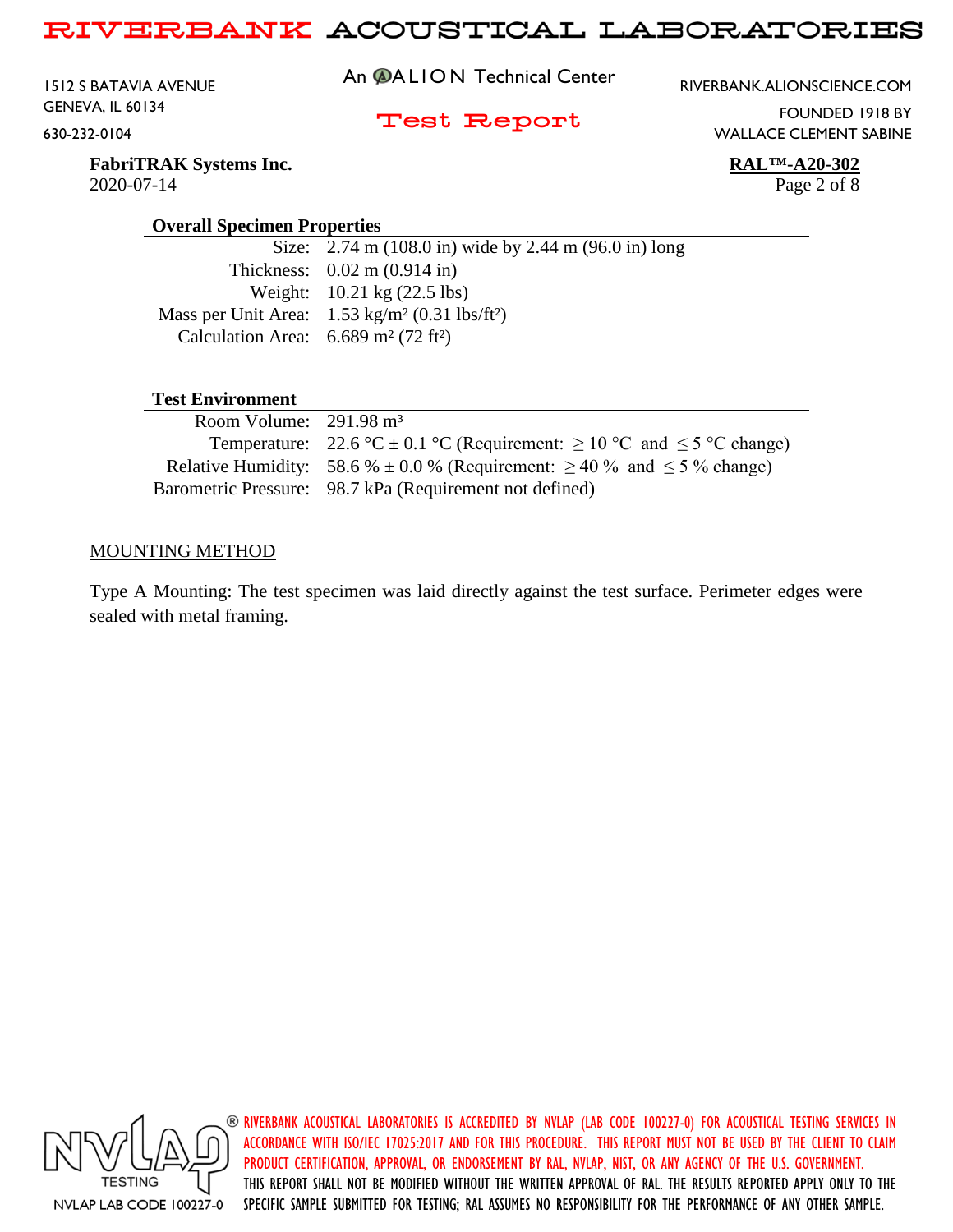1512 S BATAVIA AVENUE GENEVA, IL 60134 630-232-0104

An **@ALION** Technical Center

Test Report

RIVERBANK.ALIONSCIENCE.COM

FOUNDED 1918 BY WALLACE CLEMENT SABINE

**FabriTRAK Systems Inc. RAL™-A20-302** 2020-07-14 Page 3 of 8



Figure 1 – Specimen mounted in test chamber



Figure 2 – Detail of specimen material

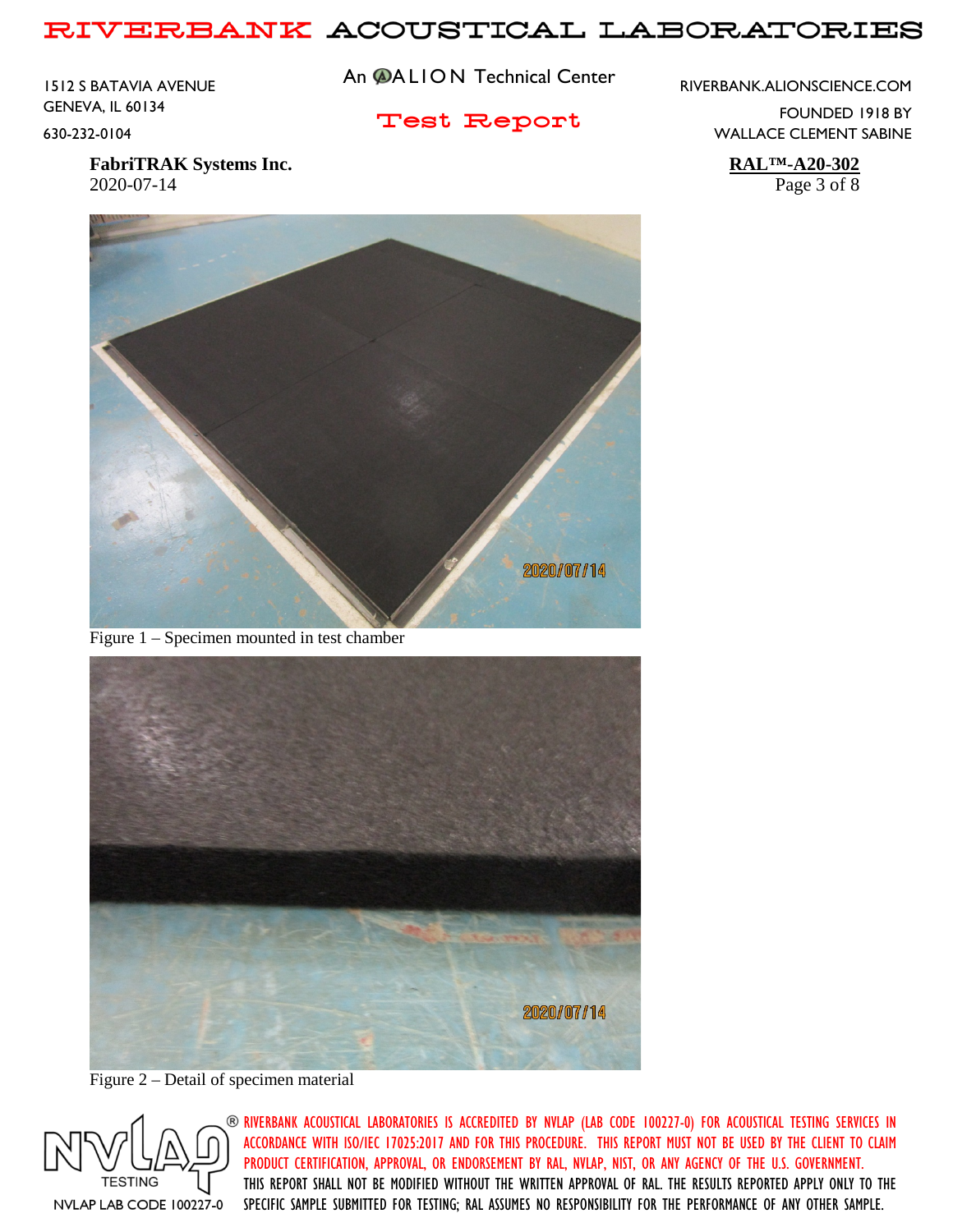1512 S BATAVIA AVENUE GENEVA, IL 60134 630-232-0104

An **@ALION** Technical Center

RIVERBANK.ALIONSCIENCE.COM

Test Report

FOUNDED 1918 BY WALLACE CLEMENT SABINE

**FabriTRAK Systems Inc. RAL™-A20-302** 2020-07-14 Page 4 of 8

#### TEST RESULTS

Specimen total absorption and absorption coefficient are tabulated at the eighteen standard frequencies. A graphic presentation of the data and additional information appear on the following pages.

| 1/3 Octave Center |                         |                         |             |
|-------------------|-------------------------|-------------------------|-------------|
| Frequency         | <b>Total Absorption</b> | <b>Total Absorption</b> | Absorption  |
| (Hz)              | (m <sup>2</sup> )       | (Sabins)                | Coefficient |
| 100               | 0.36                    | 3.89                    | 0.05        |
| $** 125$          | 0.87                    | 9.38                    | 0.13        |
| 160               | 1.04                    | 11.24                   | 0.16        |
| 200               | 1.28                    | 13.74                   | 0.19        |
| $** 250$          | 1.75                    | 18.85                   | 0.26        |
| 315               | 2.38                    | 25.66                   | 0.36        |
| 400               | 2.90                    | 31.26                   | 0.43        |
| $** 500$          | 3.66                    | 39.43                   | 0.55        |
| 630               | 4.34                    | 46.66                   | 0.65        |
| 800               | 4.78                    | 51.40                   | 0.71        |
| ** 1000           | 5.15                    | 55.46                   | 0.77        |
| 1250              | 5.35                    | 57.56                   | 0.80        |
| 1600              | 5.59                    | 60.13                   | 0.84        |
| ** 2000           | 5.71                    | 61.48                   | 0.85        |
| 2500              | 6.04                    | 64.98                   | 0.90        |
| 3150              | 6.14                    | 66.07                   | 0.92        |
| ** 4000           | 6.21                    | 66.83                   | 0.93        |
| 5000              | 6.45                    | 69.42                   | 0.96        |
|                   |                         |                         |             |

**SAA = 0.61 NRC = 0.60**

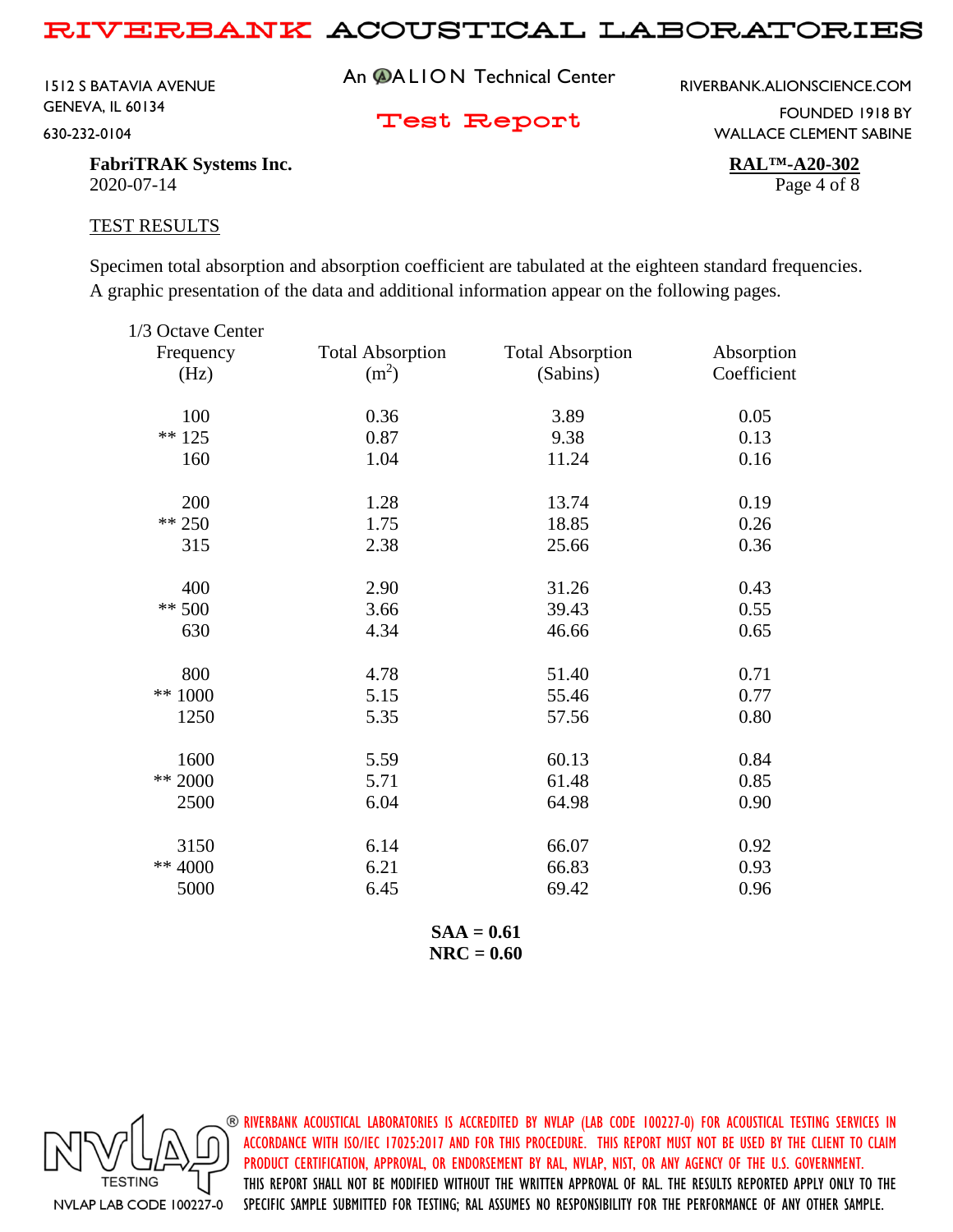1512 S BATAVIA AVENUE GENEVA, IL 60134 630-232-0104

An **@ALION** Technical Center

RIVERBANK.ALIONSCIENCE.COM

Test Report

FOUNDED 1918 BY WALLACE CLEMENT SABINE

**FabriTRAK Systems Inc. RAL™-A20-302** 2020-07-14 Page 5 of 8

### TEST RESULTS (continued)

The sound absorption average (SAA) is defined in ASTM C423-17 Section 3.1.1 as the arithmetic average of the sound absorption coefficients of a material for the twelve one-third octave bands from 200 Hz through 2500 Hz, inclusive, rounded to the nearest integer multiple of 0.01.

The noise reduction coefficient (NRC) is defined from previous versions of ASTM C423 as the arithmetic average of the sound absorption coefficients at 250 Hz, 500 Hz, 1000 Hz, and 2000 Hz, rounded to the nearest integer multiple of 0.05.

Tested by  $\ell$  are  $\ell$  and  $\ell$  Report by Marc Sciaky / Malcolm Kelly *Senior Experimentalist Acoustical Test Engineer* Approved b Eric P. Wolfram *Laboratory Manager* Digitally signed by Eric P Wolfram Location: Geneva, IL Date: 2020.07.29 11:25:11 -05'00'



 $\circledast$  riverbank acoustical laboratories is accredited by nylap (lab code 100227-0) for acoustical testing services in ACCORDANCE WITH ISO/IEC 17025:2017 AND FOR THIS PROCEDURE. THIS REPORT MUST NOT BE USED BY THE CLIENT TO CLAIM PRODUCT CERTIFICATION, APPROVAL, OR ENDORSEMENT BY RAL, NVLAP, NIST, OR ANY AGENCY OF THE U.S. GOVERNMENT. THIS REPORT SHALL NOT BE MODIFIED WITHOUT THE WRITTEN APPROVAL OF RAL. THE RESULTS REPORTED APPLY ONLY TO THE SPECIFIC SAMPLE SUBMITTED FOR TESTING; RAL ASSUMES NO RESPONSIBILITY FOR THE PERFORMANCE OF ANY OTHER SAMPLE.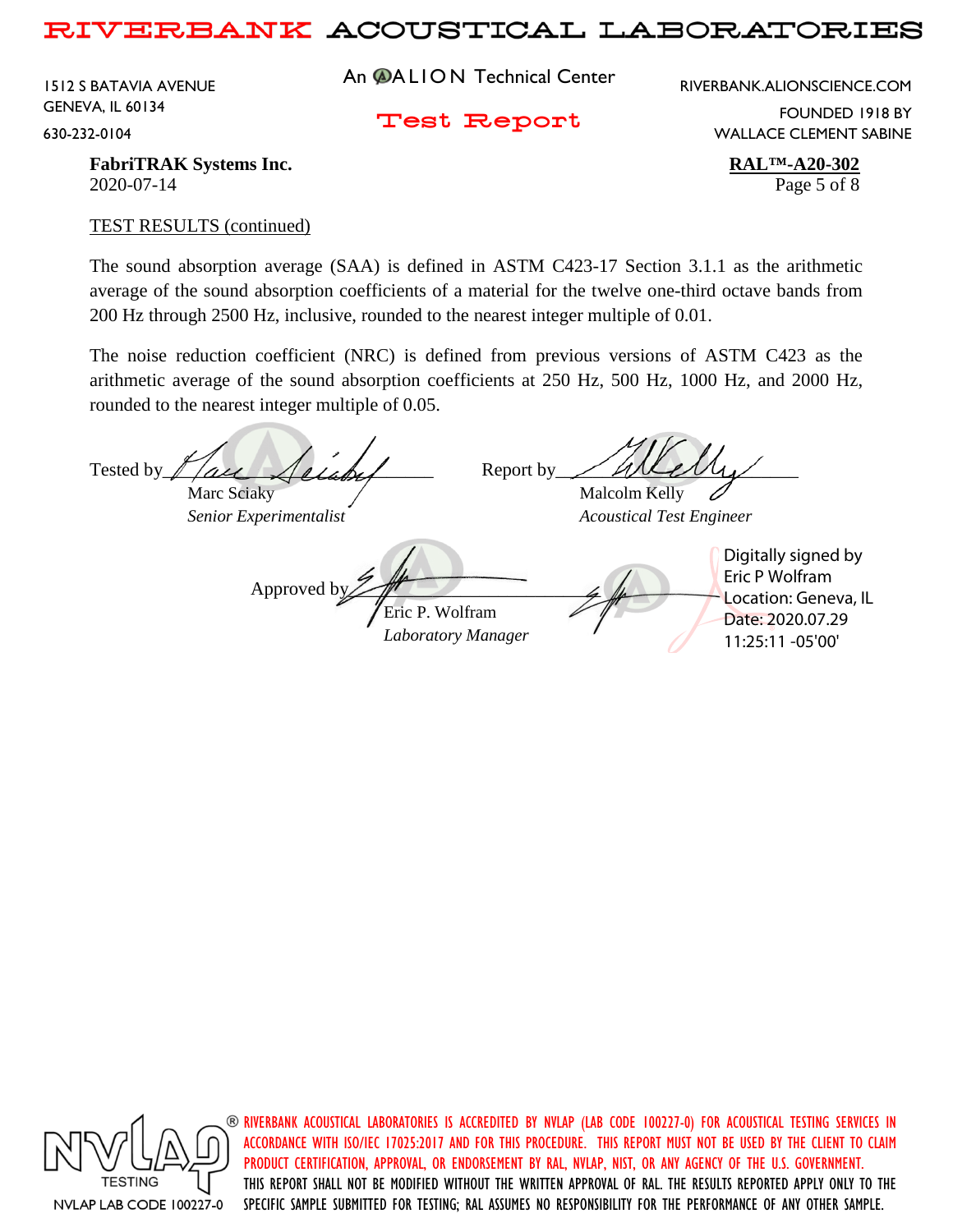1512 S BATAVIA AVENUE GENEVA, IL 60134 630-232-0104

An **@ALION** Technical Center

Test Report

RIVERBANK.ALIONSCIENCE.COM

FOUNDED 1918 BY WALLACE CLEMENT SABINE

**FabriTRAK Systems Inc. RAL™-A20-302** 2020-07-14 Page 6 of 8

# **SOUND ABSORPTION REPORT**



1 in. Terra Core Poly Hi-Impact Infill (100% Polyester Infill) (Type A mounting)

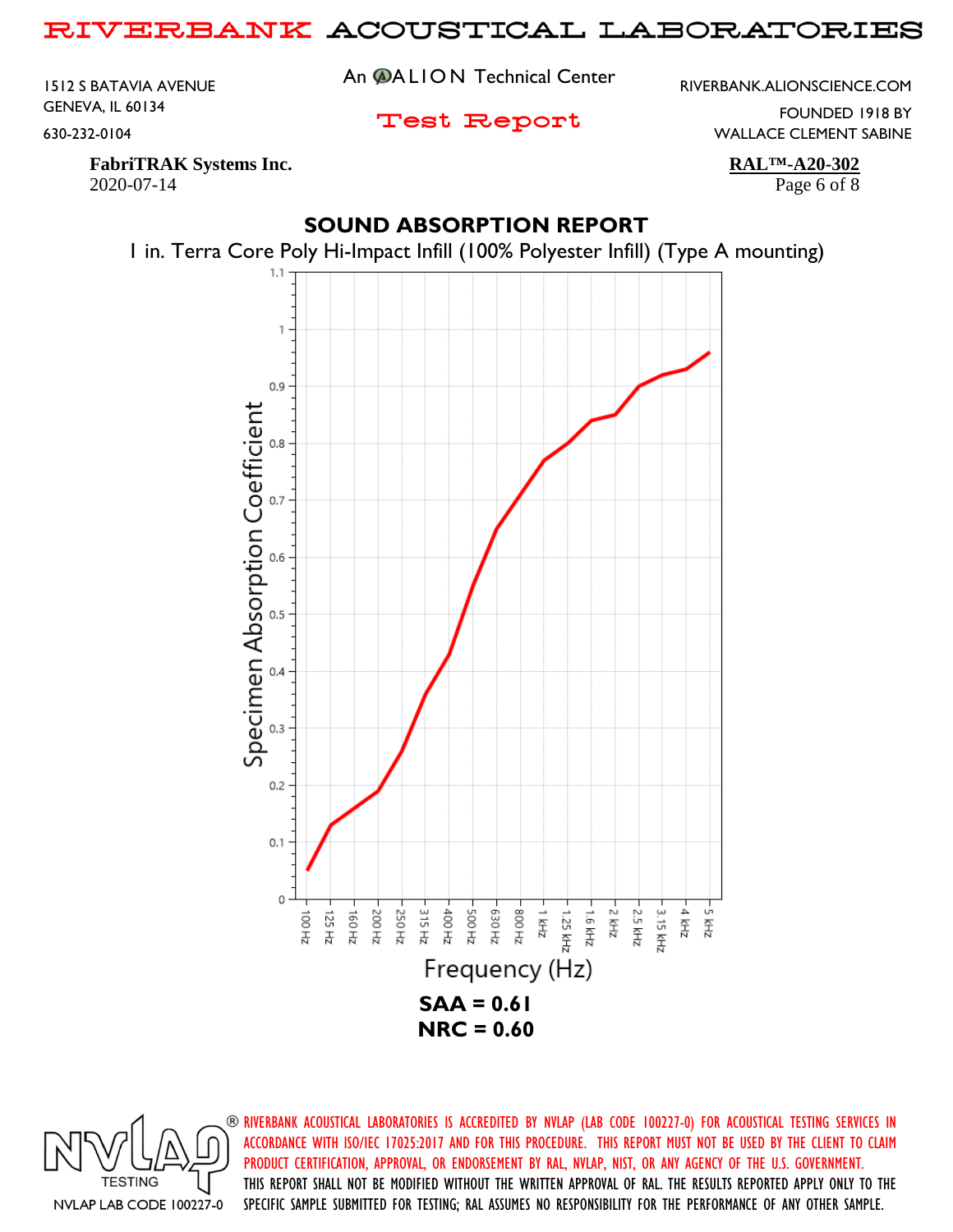1512 S BATAVIA AVENUE GENEVA, IL 60134 630-232-0104

An **@ALION** Technical Center

RIVERBANK.ALIONSCIENCE.COM

Test Report

FOUNDED 1918 BY WALLACE CLEMENT SABINE

**FabriTRAK Systems Inc. RAL™-A20-302** 2020-07-14 Page 7 of 8

### **APPENDIX A: Extended Frequency Range Data**

Specimen: 1 in. Terra Core Poly Hi-Impact Infill (100% Polyester Infill) (Type A mounting) (See Full Report)

*The following non-accredited data were obtained in accordance with ASTM C423-17, but extend beyond the defined frequency range of 100Hz to 5,000Hz. These unofficial results are representative of the RAL test environment only and intended for research & comparison purposes.* 

| 1/3 Octave Band         |                         |                    |  |
|-------------------------|-------------------------|--------------------|--|
| <b>Center Frequency</b> | <b>Total Absorption</b> | <b>Absorption</b>  |  |
| (Hz)                    | (Sabins)                | <b>Coefficient</b> |  |
|                         |                         |                    |  |
| 31.5                    | $-1.43$                 | $-0.02$            |  |
| 40                      | $-2.67$                 | $-0.04$            |  |
| 50                      | 4.28                    | 0.06               |  |
| 63                      | 7.46                    | 0.10               |  |
| 80                      | $-0.26$                 | 0.00               |  |
| 100                     | 3.89                    | 0.05               |  |
| 125                     | 9.38                    | 0.13               |  |
| 160                     | 11.24                   | 0.16               |  |
| 200                     | 13.74                   | 0.19               |  |
| 250                     | 18.85                   | 0.26               |  |
| 315                     | 25.66                   | 0.36               |  |
| 400                     | 31.26                   | 0.43               |  |
| 500                     | 39.43                   | 0.55               |  |
| 630                     | 46.66                   | 0.65               |  |
| 800                     | 51.40                   | 0.71               |  |
| 1000                    | 55.46                   | 0.77               |  |
| 1250                    | 57.56                   | 0.80               |  |
| 1600                    | 60.13                   | 0.84               |  |
| 2000                    | 61.48                   | 0.85               |  |
| 2500                    | 64.98                   | 0.90               |  |
| 3150                    | 66.07                   | 0.92               |  |
| 4000                    | 66.83                   | 0.93               |  |
| 5000                    | 69.42                   | 0.96               |  |
| 6300                    | 69.36                   | 0.96               |  |
| 8000                    | 71.73                   | 1.00               |  |
| 10000                   | 76.67                   | 1.06               |  |
| 12500                   | 75.63                   | 1.05               |  |